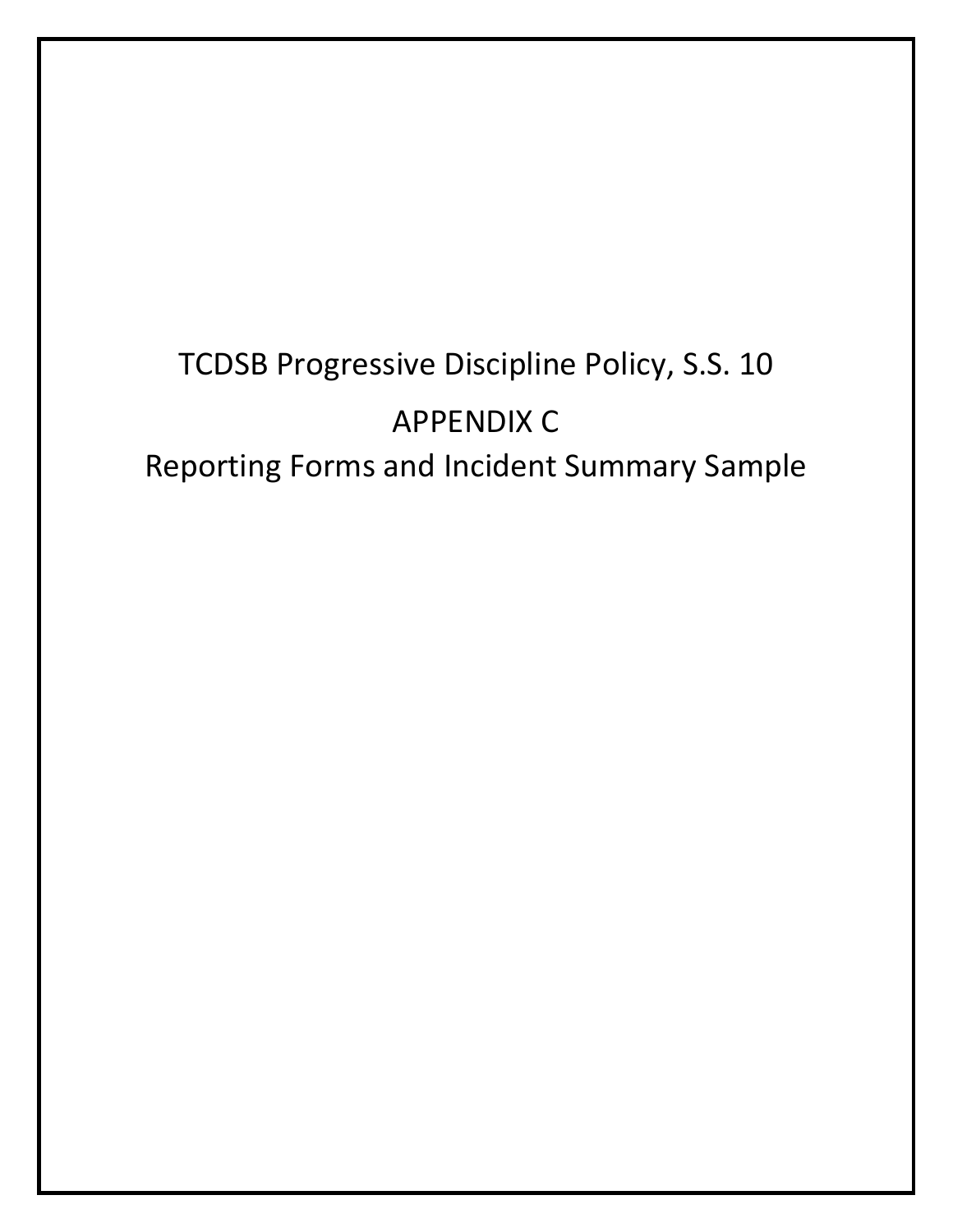# **Reporting Form Part I**



### **to the Principal - Safe Schools Incident**

# **Reporting Form - Part I ~Hrc UCHOOLS**



| <b>Report No:</b>                             | <b>CONFIDENTIAL</b><br><b>SAFE SCHOOLS INCIDENT REPORTING FORM - PART I</b>                                                                                                                                                                                                                                                                                                                                                                                                                                                                                                                                                                                                                                                                                                                    |
|-----------------------------------------------|------------------------------------------------------------------------------------------------------------------------------------------------------------------------------------------------------------------------------------------------------------------------------------------------------------------------------------------------------------------------------------------------------------------------------------------------------------------------------------------------------------------------------------------------------------------------------------------------------------------------------------------------------------------------------------------------------------------------------------------------------------------------------------------------|
| Name of School:                               |                                                                                                                                                                                                                                                                                                                                                                                                                                                                                                                                                                                                                                                                                                                                                                                                |
| 1. Names of pupil(s) Involved<br>(if known)   |                                                                                                                                                                                                                                                                                                                                                                                                                                                                                                                                                                                                                                                                                                                                                                                                |
| 2. Where the Incident Occurred<br>(check one) | A Location in the School or on School Property (please specify)                                                                                                                                                                                                                                                                                                                                                                                                                                                                                                                                                                                                                                                                                                                                |
|                                               | $\Box$ At School-Related Activity (please specify)                                                                                                                                                                                                                                                                                                                                                                                                                                                                                                                                                                                                                                                                                                                                             |
|                                               | $\Box$ On a School Bus (Route #)                                                                                                                                                                                                                                                                                                                                                                                                                                                                                                                                                                                                                                                                                                                                                               |
|                                               | Other Location (please specify)                                                                                                                                                                                                                                                                                                                                                                                                                                                                                                                                                                                                                                                                                                                                                                |
| 3. When the Incident Occurred                 | Time:<br>Date:                                                                                                                                                                                                                                                                                                                                                                                                                                                                                                                                                                                                                                                                                                                                                                                 |
| 4. Type of Incident<br>(check all applicable) | Activities for which expulsion must be considered under section 310(1) of the<br><b>Education Act</b>                                                                                                                                                                                                                                                                                                                                                                                                                                                                                                                                                                                                                                                                                          |
|                                               | l 1<br>Possessing a weapon, including possessing a firearm<br>Using a weapon to cause or to threaten bodily harm to another person<br>Committing physical assault on another person that causes bodily harm<br>requiring treatment by a medical practitioner<br>ப<br>Committing sexual assault<br>$\Box$ Committing robbery<br>$\Box$ Trafficking in weapons<br>Trafficking in illegal drugs<br>Giving cannabis to minor<br>Giving alcohol to a minor<br>[Note: Boards must specify on this form any other activities for which the board<br>may expel according to board policy.]<br>Possession of explosive substance<br>Serious or repeated misconduct<br>Refractory conduct<br>ப<br>Conduct injurious to the moral tone of the school or to the physical or mental<br>well-being of others |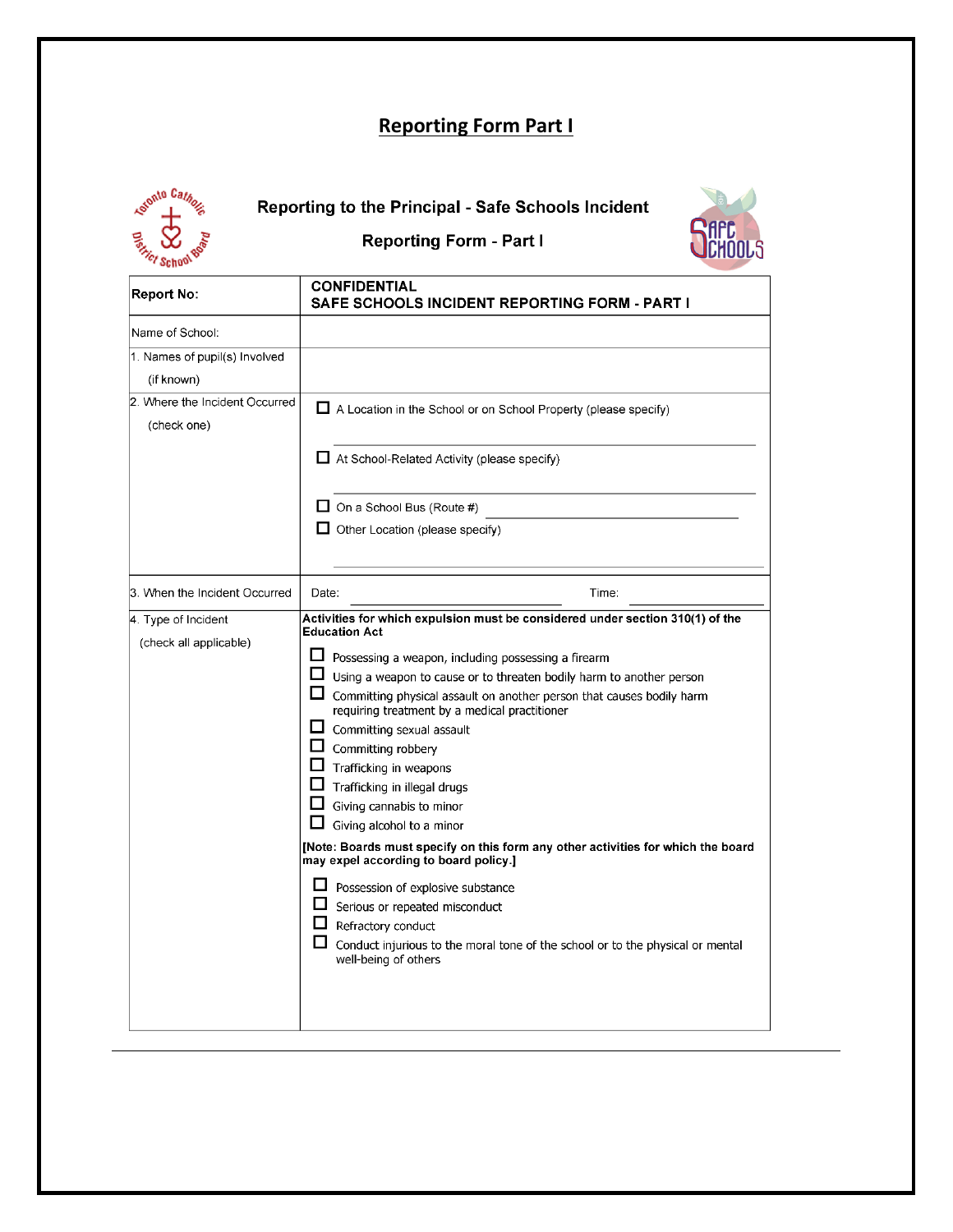#### **Reporting Form Part I (Continued)**

| <b>Report No:</b>                                     | CONFIDENTIAL<br>SAFE SCHOOLS INCIDENT REPORTING FORM - PART 1 CON'T                                                                                                                                                                                                                                                                                                                                                                                                                                                                                                                                                                                                                                                                                                                                                                                                                                                                                                                                                                                                                                                                                                                            |       |
|-------------------------------------------------------|------------------------------------------------------------------------------------------------------------------------------------------------------------------------------------------------------------------------------------------------------------------------------------------------------------------------------------------------------------------------------------------------------------------------------------------------------------------------------------------------------------------------------------------------------------------------------------------------------------------------------------------------------------------------------------------------------------------------------------------------------------------------------------------------------------------------------------------------------------------------------------------------------------------------------------------------------------------------------------------------------------------------------------------------------------------------------------------------------------------------------------------------------------------------------------------------|-------|
| 4. Type of Incident                                   | Activities for which Suspension must be considered under section 306(1) of<br>the Education Act                                                                                                                                                                                                                                                                                                                                                                                                                                                                                                                                                                                                                                                                                                                                                                                                                                                                                                                                                                                                                                                                                                |       |
|                                                       | (check all applicable)<br>$\Box$ Committing an act of vandalism that causes extensive damage to school<br>property at the pupil's school or to property located on the premises of the<br>pupil's school.<br>$\Box$ Uttering a threat to inflict serious bodily harm on another person<br>$\Box$ Bullying<br>$\Box$ Possessing alcohol<br>$\Box$ Possessing cannabis, unless the pupil is a medical cannabis user<br>$\Box$ Swearing at a teacher or at another person in a position of authority<br>Possessing an illegal drug<br>Being under the influence of alcohol<br>Being under the influence of cannabis, unless the pupil is a medical cannabis<br>user<br>[Note: Boards must specify on this form any other activities for which the<br>principal may suspend according to board policy.]<br>Being under the influence of illegal drugs<br>Harassment<br>Aid/incite harmful behaviour<br>Conduct injurious to the moral tone of the school or to the physical or mental<br>well-being of others<br>$\Box$ Fighting<br>$\Box$ Habitual neglect of duty<br>$\Box$ Persistent opposition to authority<br>$\Box$ Physical assault<br>$\Box$ Theft<br>Use of profane or improper language |       |
|                                                       | Inappropriate use of electronic communications / media equipment                                                                                                                                                                                                                                                                                                                                                                                                                                                                                                                                                                                                                                                                                                                                                                                                                                                                                                                                                                                                                                                                                                                               |       |
| 5. Report Submitted By: Name:                         | Signature:                                                                                                                                                                                                                                                                                                                                                                                                                                                                                                                                                                                                                                                                                                                                                                                                                                                                                                                                                                                                                                                                                                                                                                                     | Date: |
| Role in School Community:                             |                                                                                                                                                                                                                                                                                                                                                                                                                                                                                                                                                                                                                                                                                                                                                                                                                                                                                                                                                                                                                                                                                                                                                                                                |       |
| Contact Information: Location:                        | Telephone:                                                                                                                                                                                                                                                                                                                                                                                                                                                                                                                                                                                                                                                                                                                                                                                                                                                                                                                                                                                                                                                                                                                                                                                     |       |
|                                                       | 6. FOR PRINCIPAL'S USE ONLY: Check if incident was a violent incident, as defined in Policy/Program Memorandum No. 120.                                                                                                                                                                                                                                                                                                                                                                                                                                                                                                                                                                                                                                                                                                                                                                                                                                                                                                                                                                                                                                                                        |       |
| <b>Violent incident</b>                               |                                                                                                                                                                                                                                                                                                                                                                                                                                                                                                                                                                                                                                                                                                                                                                                                                                                                                                                                                                                                                                                                                                                                                                                                |       |
| principal.<br>accordance with applicable federal law. | Information is collected under the authority of Part XIII of the Education Act and in accordance with the Municipal Freedom of Information and Protection of<br>Privacy Act and shall be used for the purpose of student discipline. Quesitons about information collected on this form shall be directed to the school<br>*As defined in the Education Act, a medical cannabis user is a person who is authorized to possess cannabis for the person's own medical purposes in                                                                                                                                                                                                                                                                                                                                                                                                                                                                                                                                                                                                                                                                                                                |       |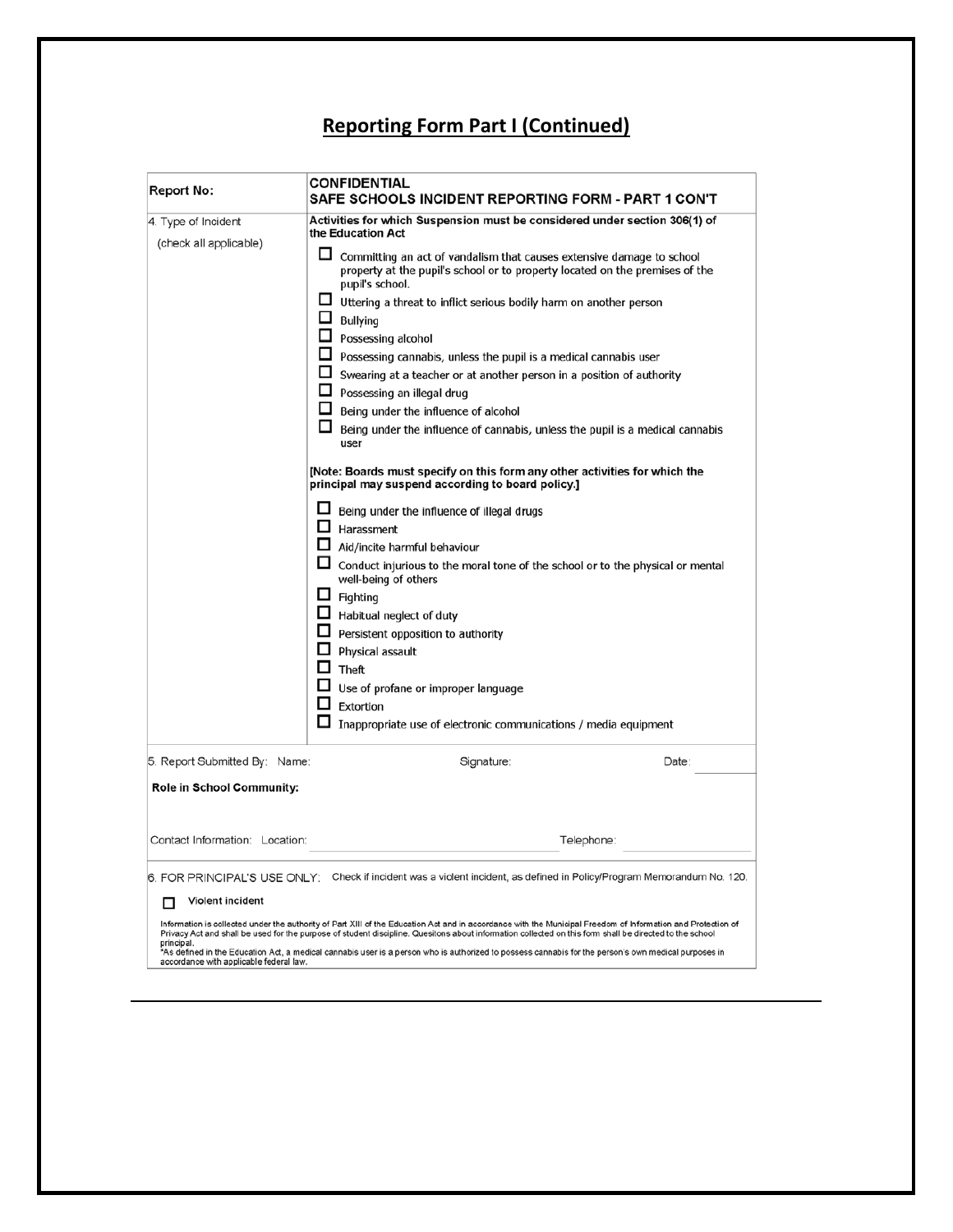# **Reporting Form Part II**